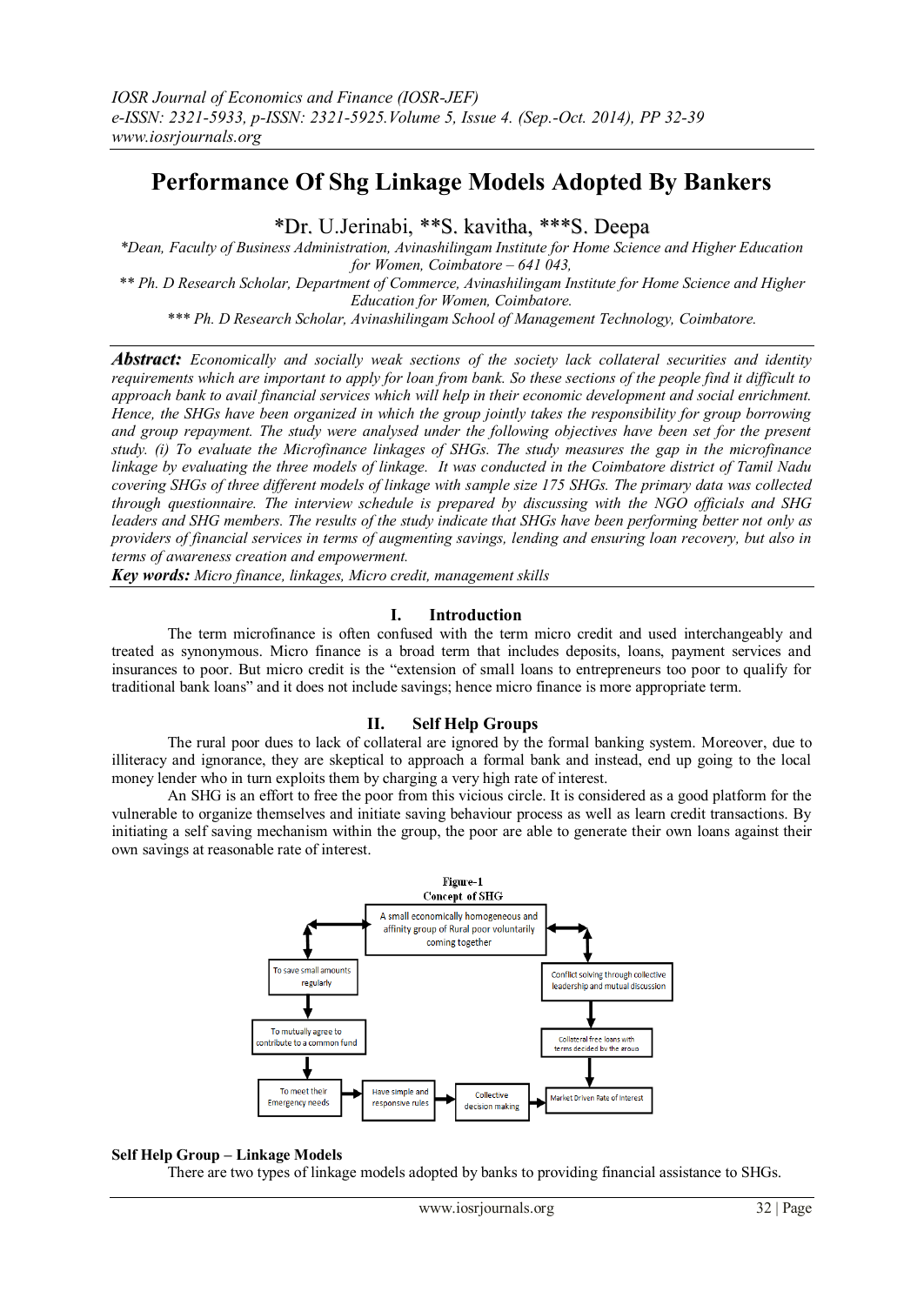# **I. Direct linkage Models:**

## **Model I – SHGs formed by NGOs and formal agencies, but directly financed by banks**.

In this model NGO acts as a facilitator. NGO would organize the poor into SHGs. They undertake training for awareness building, entrepreneurship and skill training, help in organizing inputs extensions and marketing, introduce saving and internal lending, help in maintenances of accounts and link them with the banks for credit requirements. Banks sanctioned the credit facility to the SHG in the name of the group on the basis of the assessment of SHGs and the recommendation of the NGO. NGOs also keep a watch and ensure satisfactory functioning of the SHGs even after the linkage. This is the most popular SHG-Linkage model in India, where the bank deals directly with individual SHGs. Even other agencies can also act as SHPI here.



## **Model II – SHGs formed and financed by banks.**

In this model banks directly promote SHG. Here the banks assume to play the role of NGO and ensure linking with SHGs. This integration is very much essential to credit delivery for self employment and other business activities which could be an effective vaccine against poverty. The ultimate goal of this linkage program me is not just a promotion of SHGs but the focus is poverty eradication. It is an established fact that micro credit is an important means of poverty alleviation and SHG is the most trusted medium of the credit delivery to the poor who need most.



## **II. Indirect Linkage Models:**

#### **Model III – SHGs financed by banks using NGOs as Financial Intermediaries.**

In this model NGOs play a more proactive role and act as financial intermediary between the bank and the SHGs/individuals for lending. The sanction of credit should take the responsibility of the repayment and would bear the risks of nonpayment. In this respect it is indirect linkage support to the SHGs. Involvement of NGOs in Micro credit system would have a positive influence as they are grass root agencies with good information about borrowers. It takes initiatives informing the groups, nurtures them over a period of time and then provides credit to them after satisfying itself about their maturity to absorb credit.

# **Figure: 4**

## **Indirect Linkage: Model III**

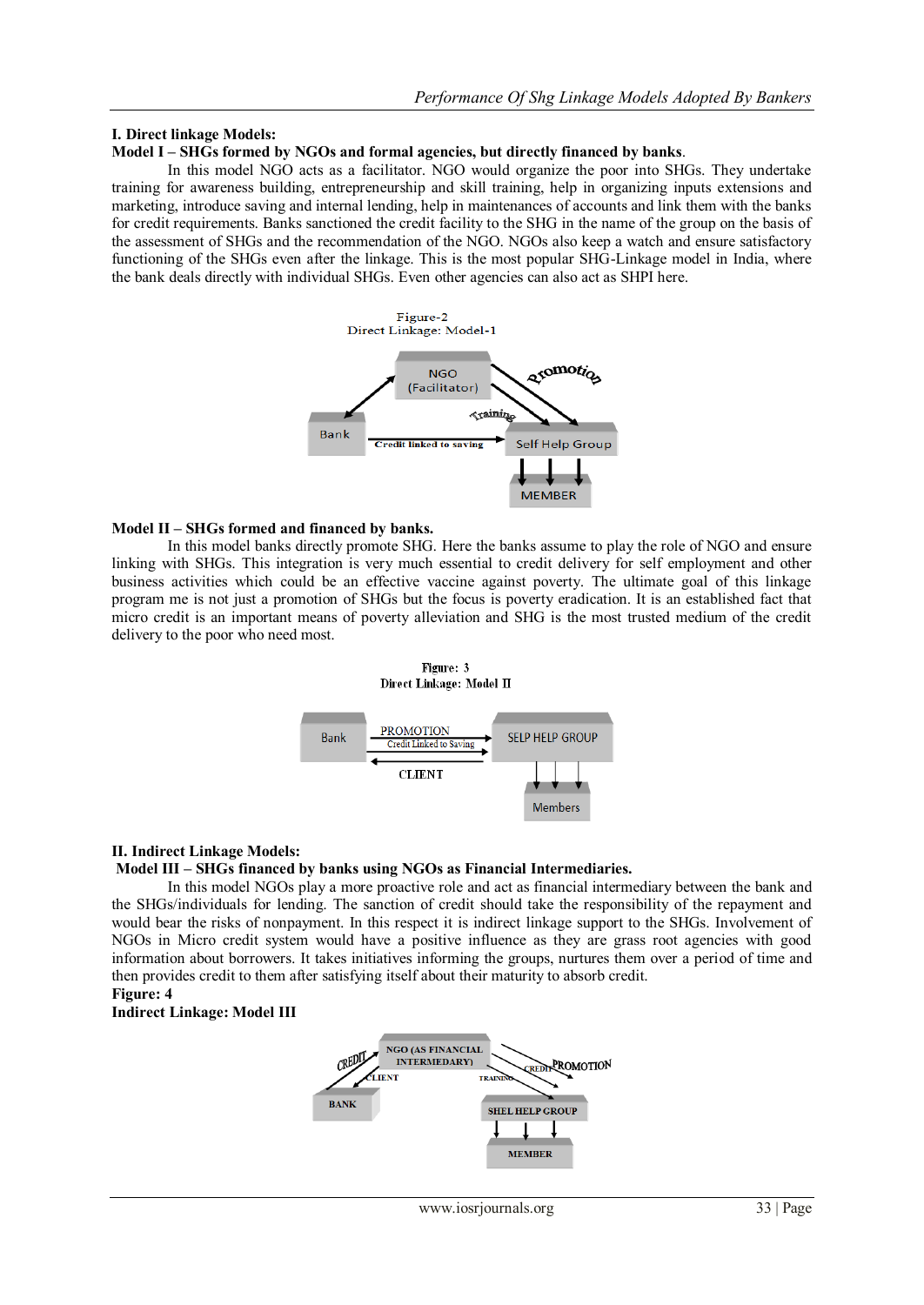## **III. Review Of Literature**

**Prasadarao and Gopal (2010)** reported a success story of the SHG Bank Linkage program in Andhra Pradesh in comparison with Maharashtra. These two stages have a similar status in population, culture, water resources, soil, and agriculture rural economy and geographically attached. More or less the SHG Bank linkage model introduced in both the states at the same time. In the status up to 2008 – 2009 Andhra Pradesh shows a comparatively higher success rate in Andhra Pradesh than Maharashtra. Empowerment and sustainability are two impact factors of the SHG Bank Linkage model and microfinance, where the rural poor trying to change their life in various parameters to improve their social and even their political status. This effect is also closely related to the group-based methods of intermediation which are used. APMS is one of the key influencing agency in Andhra Pradesh greatly striving towards influencing credit model, government alliance, mentoring and monitoring the SHG Federations.

**Purna Chandra Parida and Anushree Sinha (2010)** conducted a study on the performance and sustainability of **SHGs** in India with Gender perspective. The existing literature on sample SHGs bank linkage programs portrays them as an effective tool being used in various countries to approach a range of socio economic issues. As the income-generating activities and other characteristics vary with the gender composition of SHGs, their performance and sustainability vary. The analysis in this study is based on data from a survey carried out in six states in India. Overall, the performance analysis reveals that all –female SHGs perform best. The female SHGs are doing particularly well in terms of recovery of loans and per capital saving. The econometric results indicate that only all-female SHGs are sustainable. The factors that determine the sustainability include recovery of loans, per capital savings, and linkage with an SHG federation.

## **IV. Objectives Of The Study**

The following objectives have been set for the present study:

- To find out Profiles of SHGs of the sample respondents
- To Analysis Linkage Models adopted by banks in providing financial assistance to SHGs.
- To study the highlights of SHGs Bank Linkage Programme
- To know the performance of Self Help Groups of three models of linkage

## **V. Research Methodology**

The present study attempted to design inclusion strategies based on microfinance SHG linkage models. The study measures the gap in the microfinance linkage by evaluating the three models of linkage. It was conducted in the Coimbatore district of Tamil Nadu covering SHGs of three different models of linkage with sample size 175 SHGs spread among 50 villages of 10 blocks.

#### **Sampling Method**

Multistage purposive Random sampling method is used for the study.

#### **Sample Selection**

SHGs promoted under all the three models of SHG linkages are considered in the sample. There are different types of SHGs present in Coimbatore District. The Types of SHGs are mentioned below:

Model-1: SHGs formed by NGO and directly financed by Banks. NGO extends all supports like

forming, training to develop various skills (work related, books maintenance etc.) to SHGs.

Model-II: Banks lend to NGOs and NGOs which in turn finance SHGs.

Model-III: SHGs formed and financed by banks.

#### **Survey Method**

The data was collected from two broad categories of survey research are the questionnaires and the interview. The questionnaires schedule is prepared by SHG members before and after SHG. The interview schedule is prepared by discussing with the NGO officials and SHG leaders and SHG members. Based on the response, the drawbacks in the schedule are noticed and modified.

## **Period of the study**

The study was conducted for a period of two years from April 2012 to March 2014.

#### **Tools for Analysis of Data**

Different statistical tools were employed for analyzing the data. Descriptive statistics tools such as simple percent age, Mean and Standard Deviation were used on variables to display the data. Frequency table"s charts were also used for this purpose. Cross tabulations of variables were prepared to gain valuable insights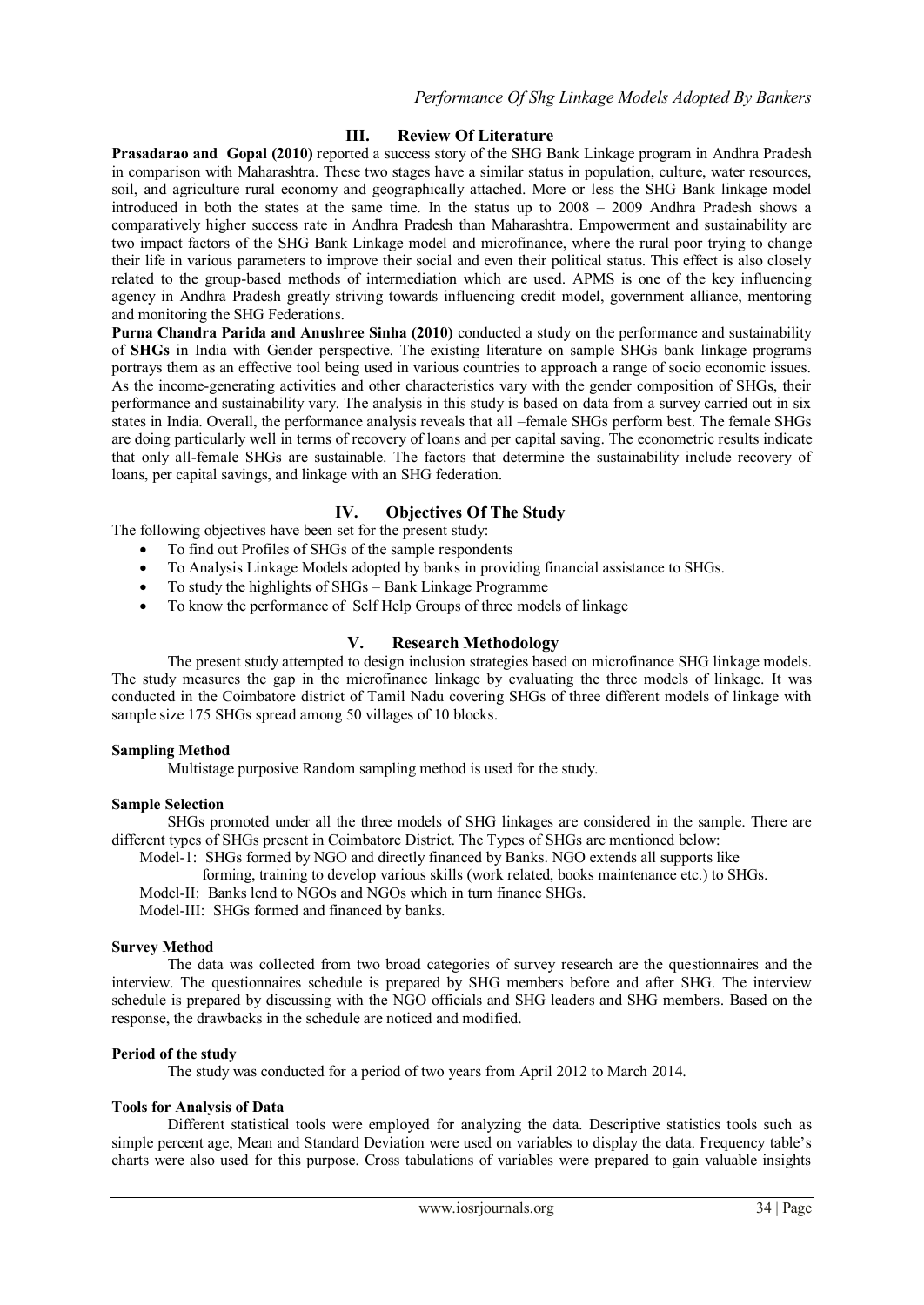from collecting data. Chi-square tests, ANOVA analysis were selected for the purpose of analyzing the data and testing the hypothesis.

## **VI. Results For Discussion**

## **I. The Profile of the selected SHGs.**

Economically and socially weak sections of the society, lack collateral securities and identity requirements which are important to apply for taken from the bank. So these sections of the people find it difficult to approach bank to avail financial services which will help in their economic development and social enrichment. Hence, the SHGs have been organized in which the group jointly takes the responsibility for group borrowing and group repayment.

| Table: 1 Tenure of the SHG |                                                         |                       |              |                         |                |                          |                          |
|----------------------------|---------------------------------------------------------|-----------------------|--------------|-------------------------|----------------|--------------------------|--------------------------|
| S.No                       | <b>Tenure</b>                                           | Model-I               |              | Model II                |                | Model III                |                          |
|                            |                                                         | No.                   | Per cent     | No.                     | Per cent       | No.                      | Per cent                 |
| 1                          | 1-3 years                                               | $\mathbf{r}$          | $\mathbf{r}$ | $\Box$                  | $\mathbb{L}$   | $\mathbf{r}$             | $\mathbb{L}^2$           |
| $\overline{2}$             | 4-6 years                                               | 75                    | 58.3         | 17                      | 70.8           | 19                       | 86.4                     |
| 3                          | 7-9 years                                               | 51                    | 39.5         | $\overline{7}$          | 29.2           | 3                        | 13.6                     |
| $\overline{4}$             | $10-12$ years                                           | 3                     | 2.3          | $\overline{a}$          | $\blacksquare$ | $\overline{\phantom{a}}$ | $\overline{\phantom{a}}$ |
|                            | Total                                                   | 129                   | 100          | 24                      | 100            | 22                       | 100                      |
|                            | <b>Table :2 Stability of Group SHG</b>                  |                       |              |                         |                |                          |                          |
| 1                          | Stable                                                  | 9                     | 7.0          | 3                       | 12.5           | $\overline{2}$           | 9.1                      |
| $\overline{c}$             | Increased                                               | 8                     | 6.2          | $\overline{4}$          | 16.7           | $\overline{c}$           | 9.1                      |
| 3                          | Decreased                                               | 112                   | 86.8         | 17                      | 70.8           | 18                       | 81.8                     |
|                            | Total                                                   | 129                   | 100          | 24                      | 100            | 22                       | 100                      |
|                            | Table :3 Frequency of group meetings                    | 121                   |              |                         |                |                          | 68.2                     |
| 1                          | Weekly                                                  |                       | 93.8<br>4.7  | 14<br>$\tau$            | 58.3<br>29.2   | 15<br>5                  | 22.7                     |
| $\overline{2}$<br>3        | Fortnightly<br>Monthly                                  | 6<br>$\overline{2}$   | 1.5          | 3                       | 12.5           | $\overline{2}$           | 9.1                      |
|                            | Total                                                   | 129                   | 100          | 24                      | 100            | 22                       | 100                      |
|                            | <b>Table :4 Reason for Lack of Awareness</b>            |                       |              |                         |                |                          |                          |
| 1                          | Lack of awareness                                       | 97                    | 75.2         | 11                      | 45.8           | 7                        | 31.8                     |
| $\overline{2}$             | Poor to door collection of                              | 11                    | 8.5          | $\overline{7}$          | 29.2           | $\overline{2}$           | 9.1                      |
|                            | saving                                                  |                       |              |                         |                |                          |                          |
| 3                          | Not important                                           | 9                     | $7.0\,$      | 5                       | 20.8           | $\overline{8}$           | 36.4                     |
| 4                          | No use                                                  | 12                    | 9.3          | 1                       | 4.2            | 5                        | 22.7                     |
|                            | Total                                                   | 129                   | 100          | 24                      | 100            | $\overline{22}$          | 100                      |
|                            | <b>Table :6 Decision Making in SHG</b>                  |                       |              |                         |                |                          |                          |
| 1                          | All members-by consensus                                | $\overline{4}$        | 3.1          | $\overline{c}$          | 8.3            | $\overline{2}$           | 9.1                      |
| $\overline{2}$             | All members-by Voting                                   | 58                    | 45           | $\overline{9}$          | 37.5           | 6                        | 27.3                     |
| $\mathfrak{Z}$             | Group leaders/representatives                           | 43                    | 33.3         | 5                       | 20.8           | 11                       | $50\,$                   |
| $\overline{4}$             | Link workers/facilitations                              | 13                    | 10.1         | 5                       | 20.8           | $\mathbf{1}$             | 4.5                      |
| 5                          | Mixed/combination of above                              | 11                    | 8.5          | $\overline{3}$          | 12.5           | $\overline{2}$           | 9.1                      |
|                            | Total                                                   | 129                   | 100          | 24                      | 100            | 22                       | 100                      |
|                            | Table:7 Availability and Transparency of Records of SHG |                       |              |                         |                |                          |                          |
| 1                          | Yes                                                     | 14                    | 10.9         | $\overline{4}$          | 16.7           | 3                        | 13.6                     |
| $\overline{2}$             | Do not Know                                             | 96                    | 74.4         | 11                      | 45.8           | 11                       | 50                       |
| 3                          | $\mathbf{N}\mathbf{0}$                                  | 19                    | 14.7         | 9                       | 37.5           | $\overline{8}$           | 36.4                     |
|                            | Total                                                   | 129                   | 100          | 24                      | 100            | 22                       | 100                      |
|                            | <b>Table: 8 Leadership Rotation</b>                     |                       |              |                         |                |                          |                          |
| 1                          | Once in 6 months                                        | $\overline{7}$        | 5.5          | $\overline{2}$          | 8.3            | $\overline{2}$           | 9.1                      |
| $\overline{2}$             | Once in a year                                          | 68                    | 52.7         | 9                       | 37.5           | $\overline{7}$           | 31.8                     |
| 3                          | Once in 2 years                                         | $\overline{36}$<br>18 | 27.9         | $\overline{8}$<br>5     | 33.4           | 5                        | 22.7                     |
| $\overline{4}$             | On rotation<br>Total                                    | 129                   | 13.9<br>100  | 24                      | 20.8<br>100    | 8<br>22                  | 36.4<br>100              |
|                            | Table : 9 Level of Lending to the members of SHG        |                       |              |                         |                |                          |                          |
| 1                          | Increased                                               | 17                    | 13.2         | 3                       | 12.5           | $\overline{2}$           | 9.1                      |
| $\overline{2}$             | Same                                                    | 34                    | 26.4         | 14                      | 58.3           | 8                        | 36.4                     |
| 3                          | Decreased                                               | 78                    | 60.4         | $\boldsymbol{7}$        | 29.3           | 12                       | 54.4                     |
|                            | Total                                                   | 129                   | 100          | $\overline{24}$         | 100            | $\overline{22}$          | 100                      |
|                            | <b>Table: 10 Trainings Received by SHG Members</b>      |                       |              |                         |                |                          |                          |
| 1                          | $20 - 40$                                               | 23                    | 17.8         | 5                       | 20.8           | $\overline{4}$           | 18.2                     |
| $\overline{c}$             | $41 - 60$                                               | 18                    | 14.0         | 96                      | 25             | $\boldsymbol{8}$         | 36.4                     |
| $\mathfrak{Z}$             | 61-80                                                   | 53                    | 41.1         | $\overline{9}$          | 37.5           | $\overline{7}$           | 31.8                     |
| $\overline{4}$             | 81-100                                                  | 35                    | 27.1         | $\overline{4}$          | 16.7           | $\mathfrak{Z}$           | 13.6                     |
|                            | Total                                                   | 129                   | 100          | $\overline{24}$         | 100            | $\overline{22}$          | 100                      |
|                            | Table : 12 Problems in SHGs                             |                       |              |                         |                |                          |                          |
| 1                          | Groups Internal conflicts                               | 25                    | 19.4         | $\overline{\mathbf{3}}$ | 12.5           | 3                        | 18.2                     |
| $\overline{2}$             | Default in loan                                         | 43                    | 33.3         | 5                       | 20.8           | $\overline{4}$           | 18.2                     |
|                            |                                                         |                       |              |                         |                |                          |                          |

www.iosrjournals.org 35 | Page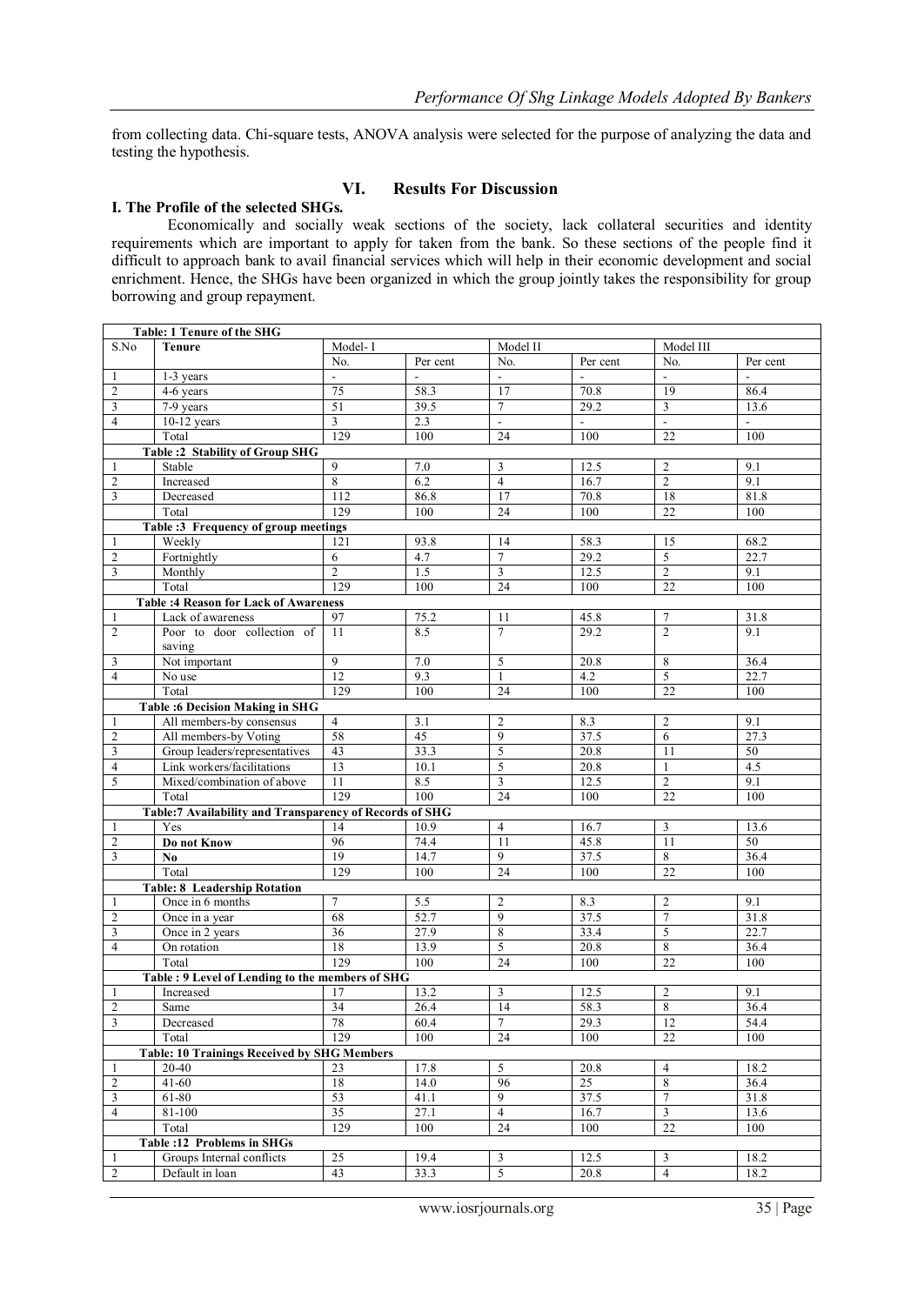| Performance Of Shg Linkage Models Adopted By Bankers |  |  |  |
|------------------------------------------------------|--|--|--|
|                                                      |  |  |  |

|   | Migration of member                                       | 23  | 17.8 |    | 12.5 |              | 9.1  |
|---|-----------------------------------------------------------|-----|------|----|------|--------------|------|
|   | Not following the rules and<br>regulations                | 11  | 8.5  | 4  | 16.7 |              | 1.6  |
|   | Leadership problem                                        |     | 3.9  |    | 8.3  |              | 9.1  |
| 6 | Lack of marketing support                                 | 18  | 14   | 4  | 16.7 |              | 9.1  |
|   | Lack of NGOs support                                      | 4   | 3.1  |    | 12.5 |              | 22.7 |
|   | Total                                                     | 129 | 100  | 24 | 100  | 22           | 100  |
|   | Table :13 Suggestion provided for the Development of SEGs |     |      |    |      |              |      |
|   | Formation of SHG federation                               | 40  | 31   |    | 29.2 |              | 31.8 |
|   | Large loan amount                                         | 31  | 24   | h  | 25   |              | 22.8 |
|   | Training and workshop                                     | 30  | 23.3 | 6  | 25   | <sub>6</sub> | 27.2 |
|   | Marketing support for SHG<br>members                      | 28  | 21.7 | 5  | 20.8 | 4            | 18.2 |
|   | Total                                                     | 129 | 100  | 24 | 100  | 22           | 100  |

Source: primary data

The above table 1. **Tenure of the SHG** reveals that the majority 58.1 per cent of Model I SHGs, 70.8 per cent model II SHGs and 86.4 per cent of model III SHGs have been in existence for about 4-6 years. The remaining groups were about 7-9 years old excluding the 2.3 per cent of model I SHGs which were about 10-12 years old. SHGs which were about 10-12 years old.

Table 2. **The Size of sample SHGs** shows that the majority of the sample groups had either 9-12 members or 12-15 members in their groups. Nearly three fourth of the groups had reported that their group size had decreased over time.

From the Table 3 **Frequency of group meetings** were conducted on a weekly basis by 93.8 per cent of the SHGs of the model I linkage, and 58.3 per cent of the SHGs of the model II linkage and 68.2 per cent of model III SHGs. From the Table 4. **Lack of awareness** on the importance of the meeting was the main reason for the low attendance of members. Some of the SHG members of Model II (20.8 per cent) and model III (36.4 per cent) also had the opinion that the attendance was not so important for all the meetings.

The Table 5 **Motivation to Join SHG** reveals the details of the motivating agents who encouraged the members to join SHGs. Out of the total 1293 members of SHGs of the model I Linkage, the majority (58.7 per cent) have joined SHGs through the motivation given by the NGO workers or government officials and 42.9 per cent of respondents of the SHGs of Model II Linkage had joined SHGs by the motivation of friends or relatives. Among the respondents of the SHGs of model III linkage 31.6 per cent have joined SHGs by the motivation of the friends or relatives and another 31.6 per cent have joined SHGs by the motivation of the banks or government officials.

From the Table 6 **Decision Making in SHG,** majority (45 per cent) of the model I SHGs, 37.5 per cent of model II SHGs and 27.3 per cent of model III SHGs stated that decisions were made by all the members of SHG by casting Votes.

Among the Table 7. responses from the SHGs are regarding the **transparency and the awareness on the books of accounts**, records and registers of SHGs, 10.9 per cent of Model I SHGs, 16.7 per cent of Model II SHGs and 13.6 per cent of Model III SHGs have responded positively for proper maintenance of all the recodes and that there is transparency in those. The majority of the groups stated that the records were maintained by the group leaders or the bookkeepers and not all members were aware of it.

The **Table: 8 Leadership Rotation** also reveals that the majority (52.7 per cent) of the model I SHGs, 37.5 per cent of the model II SHGs and 31.8 per cent of Model III SHGs shows changed their leaders once in a year. Another 27.9 per cent of the SHGs of model I and 33.4 per cent of model II SHGs have changed their leaders once in 2 years. 36.4 per cent of the SHGs of model III linkage reported that there was no rotation of leadership in their groups.

The above **Table: 9 Level of Lending** describes that majority 60.4 per cent of model I SHGS and 54.5 per cent of model III SHGs reported a decrease in their lending level to the members after the bank linkage. 58.3 per cent of model II SHGs reported that the lending level was the same even after bank linkage. The groups managed their financial needs on their own and also the bank loan was equally shared among the members. Thus, these groups have registered a decrease in their lending level to the members.

The above **Table: 10 Training Received by SHG members** revealed that the majority 41.1 per cent of the model I SHGs and 37.5 per cent Model II SHGs and 31.8 per cent of the model III SHG revealed that 61-80 per cent of their members attended training programmers.

From the **Table: 11 Benefits of Trainings**, it is clear that the confidence building was the major benefit of the training programmers with the mean score value of 4.20, 4.17and 4.13 i.e., it revealed that confidence building, skill development and marketing linkage were some of the major benefits derived by SHG members with higher mean score values.

It is found from the **Table: 12 Problems in SHGs,** that the major problem faced by the sample SHGs of the three models of linkage was default in loan, violating the rules and regulations, migration of members and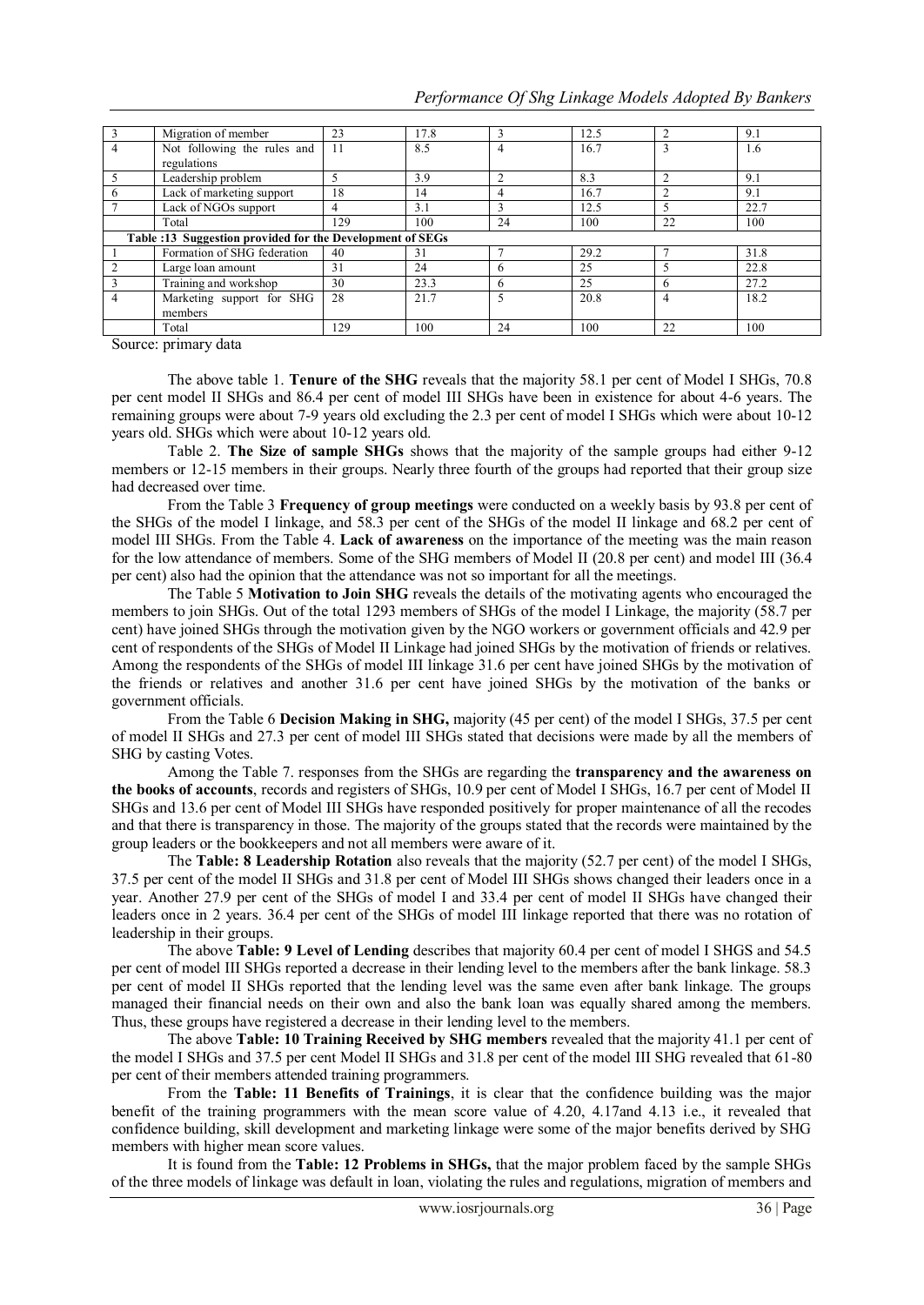conflicts among group members were the problem faced by SHGs of model II linkage in their operation. Internal conflicts, default on loan and lack of NGO support were major problems faced by SHGs of model III linkage in their operation.

The above **Table: 13 Suggestion provided in the Development of SEGs** revealed that the 175 groups interviewed and the respondents opined that formation of SHG federations, providing large loan amount, providing training and workshops for SHG members and marketing support for SHG products were equally important for the development of SHGs.

#### **II. Details of Self Help Group – BLP Profile:**

SHG-Bank Linkage programme has been promoting MF facilities to the poor. Almost from the same period, the financial sector has been witnessing the market oriented reforms. The focus in the period of reforms was on enhancing the efficiency and profitability of the banking system, neglecting the needs of the disadvantaged sections of society. It widens the gap of rich poor in availing institution financial services mainly borrowing. The SHG bank linkage programme in which SHGs save small amounts of money and open an account in bank, later they avail credits from bank after their successful operation for atleast six months. Thus SHG-BLP was considered to fill the existing gap in the formal financial network and extending the outreach of banking to the poor.

|                         | Table: 14 Number of Loan taken from the bank                                              |                |                 |                |                 |              |                          |                |
|-------------------------|-------------------------------------------------------------------------------------------|----------------|-----------------|----------------|-----------------|--------------|--------------------------|----------------|
| S.No                    | <b>Number of Loan taken</b>                                                               |                | Model-I         |                | Model II        |              | Model III                |                |
|                         |                                                                                           |                | No.             | Per cent       | No.             | Per cent     | No.                      | Per cent       |
| -1                      | Once                                                                                      |                | 87              | 67.4           | 16              | 66.7         | 15                       | 68.2           |
| $\overline{2}$          | Twice                                                                                     |                | $\overline{23}$ | 17.8           | $\overline{7}$  | 29.2         | 6                        | 27.3           |
| 3                       | Thrice                                                                                    |                | 14              | 10.9           | $\mathbf{1}$    | 4.1          | $\mathbf{1}$             | 4.5            |
| $\overline{4}$          | More than thrice                                                                          |                | 5               | 3.9            | $\mathbf{L}$    | $\mathbf{r}$ | $\overline{\phantom{a}}$ | $\overline{a}$ |
|                         | Total                                                                                     |                | 129             | 100            | 24              | 100          | 22                       | 100            |
|                         | Table: 15 Utilisation of Loan                                                             |                |                 |                |                 |              |                          |                |
| $\mathbf{1}$            | Consumption - education                                                                   |                | 36              | 27.1           | 7               | 29.2         | 6                        | 27.3           |
| $\overline{2}$          | $Consumption - others$                                                                    |                | 45              | 34.9           | 11              | 45.8         | 10                       | 45.5           |
| 3                       | Production purpose                                                                        |                | 28              | 21.7           | $\overline{c}$  | 8.3          | $\overline{2}$           | 9.1            |
| $\overline{4}$          | Assets                                                                                    |                | 11              | 8.5            | $\overline{2}$  | 8.3          | $\overline{2}$           | 9.1            |
| 5                       | Others                                                                                    |                | $\overline{9}$  | $\overline{7}$ | $\overline{2}$  | 8.3          | $\overline{2}$           | 9.1            |
|                         | Total                                                                                     |                | 129             | 100            | 24              | 100          | 22                       | 100            |
|                         | Table: 16 Bank loan Repayment schedule                                                    |                |                 |                |                 |              |                          |                |
| 1                       | 12 months                                                                                 |                | 2               | 1.5            | $\overline{a}$  | $\mathbb{L}$ | $\overline{\phantom{a}}$ | $\overline{a}$ |
| $\overline{c}$          | 24 months                                                                                 |                | 61              | 47.3           | 11              | 45.3         | 3                        | 13.6           |
| 3                       | 36 months                                                                                 |                | 27              | 20.9           | 9               | 37.5         | 5                        | 22.7           |
| $\overline{4}$          | $\overline{48}$ months                                                                    |                | 30              | 23.3           | $\overline{2}$  | 8.3          | $\mathbf{Q}$             | 40.9           |
| 5                       | 60 months                                                                                 |                | 9               | 7.0            | $\overline{2}$  | 8.3          | 5                        | 22.7           |
|                         | Total                                                                                     |                | 129             | 100            | $\overline{24}$ | 100          | 22                       | 100            |
|                         | Table :17 Level of Convenience with the Repayment Schedule                                |                |                 |                |                 |              |                          |                |
| 1                       | Extremely convenience                                                                     |                | 23              | 17.8           | $\overline{4}$  | 16.7         | $\overline{2}$           | 9.1            |
| $\overline{2}$          | Very convenience                                                                          |                | 46              | 35.7           | $\overline{2}$  | 8.3          | 8                        | 36.4           |
| $\overline{\mathbf{3}}$ | Somewhat convenience                                                                      |                | 24              | 18.6           | $\overline{7}$  | 29.2         | $\overline{7}$           | 31.8           |
| $\overline{4}$          | Slightly convenience                                                                      |                | 11              | 8.5            | $\,8\,$         | 33.3         | $\overline{c}$           | 9.1            |
| 5                       | Not at all convenience                                                                    |                | 25              | 19.4           | $\overline{3}$  | 12.5         | $\overline{3}$           | 13.6           |
|                         | Total                                                                                     |                | 129             | 100            | $\overline{24}$ | 100          | 22                       | 100            |
|                         | Table :18 Frequency of Discussion Between Bank official and SHGS about Repayment Schedule |                |                 |                |                 |              |                          |                |
| $\mathbf{1}$            | Never                                                                                     |                | 11              | 8.5            | $\overline{c}$  | 8.3          | $\mathbf{1}$             | 4.6            |
| $\overline{2}$          | Rarely                                                                                    |                | 14              | 10.7           | $\overline{5}$  | 20.8         | $\overline{2}$           | 9.1            |
| 3                       | Sometimes                                                                                 |                | 24              | 18.7           | 9               | 37.5         | 3                        | 13.6           |
| $\overline{4}$          | Often                                                                                     |                | 50              | 38.7           | 5               | 20.8         | 6                        | 27.3           |
| 5                       | Always                                                                                    |                | 30              | 23.4           | 3               | 12.5         | 10                       | 45.4           |
|                         | Table: 19 Awareness of the terms and conditions of loan                                   |                |                 |                |                 |              |                          |                |
| $\mathbf{1}$            | Terms and Conditions Yes                                                                  |                | 14              | 10.9           | $\overline{4}$  | 16.7         | 3                        | 13.6           |
|                         | of Loan                                                                                   | No             | $\overline{3}$  | 2.3            | $\overline{2}$  | 8.3          | $\overline{2}$           | 9.1            |
|                         |                                                                                           | Sometimes      | 112             | 86.8           | 18              | 75           | 17                       | 77.3           |
| $\overline{2}$          | Feedback<br>regarding Yes                                                                 |                | 14              | 10.9           | $\overline{4}$  | 16.7         | $\overline{c}$           | 9.1            |
|                         | quality of financia No                                                                    |                | 12              | 9.3            | $\overline{3}$  | 2.5          | $\overline{2}$           | 9.1            |
|                         | products                                                                                  | Sometimes      | 103             | 79.8           | 17              | 70.8         | 18                       | 81.8           |
| 3                       | Responsive<br>the                                                                         | Yes            | 15              | 11.6           | $\overline{4}$  | 16.7         | $\overline{c}$           | 9.1            |
|                         | <b>SHGs</b>                                                                               | N <sub>0</sub> | 12              | 9.3            | $\overline{3}$  | 12.5         | $\overline{2}$           | 9.1            |
|                         |                                                                                           | Sometimes      | 102             | 79.1           | $\overline{14}$ | 70.9         | 18                       | 81.8           |
|                         | <b>Table: 20 Supervision of the SHGs</b>                                                  |                |                 |                |                 |              |                          |                |
| -1                      | <b>NGO</b>                                                                                |                | 63              | 48.8           | $\tau$          | 29.2         | 5                        | 22.7           |
| $\overline{c}$          | Bank                                                                                      |                | 18              | 13.9           | $\overline{5}$  | 20.8         | $\overline{4}$           | 18.2           |
| $\overline{\mathbf{3}}$ | SHG federation                                                                            |                | $\overline{32}$ | 24.8           | 5               | 20.8         | 11                       | 50             |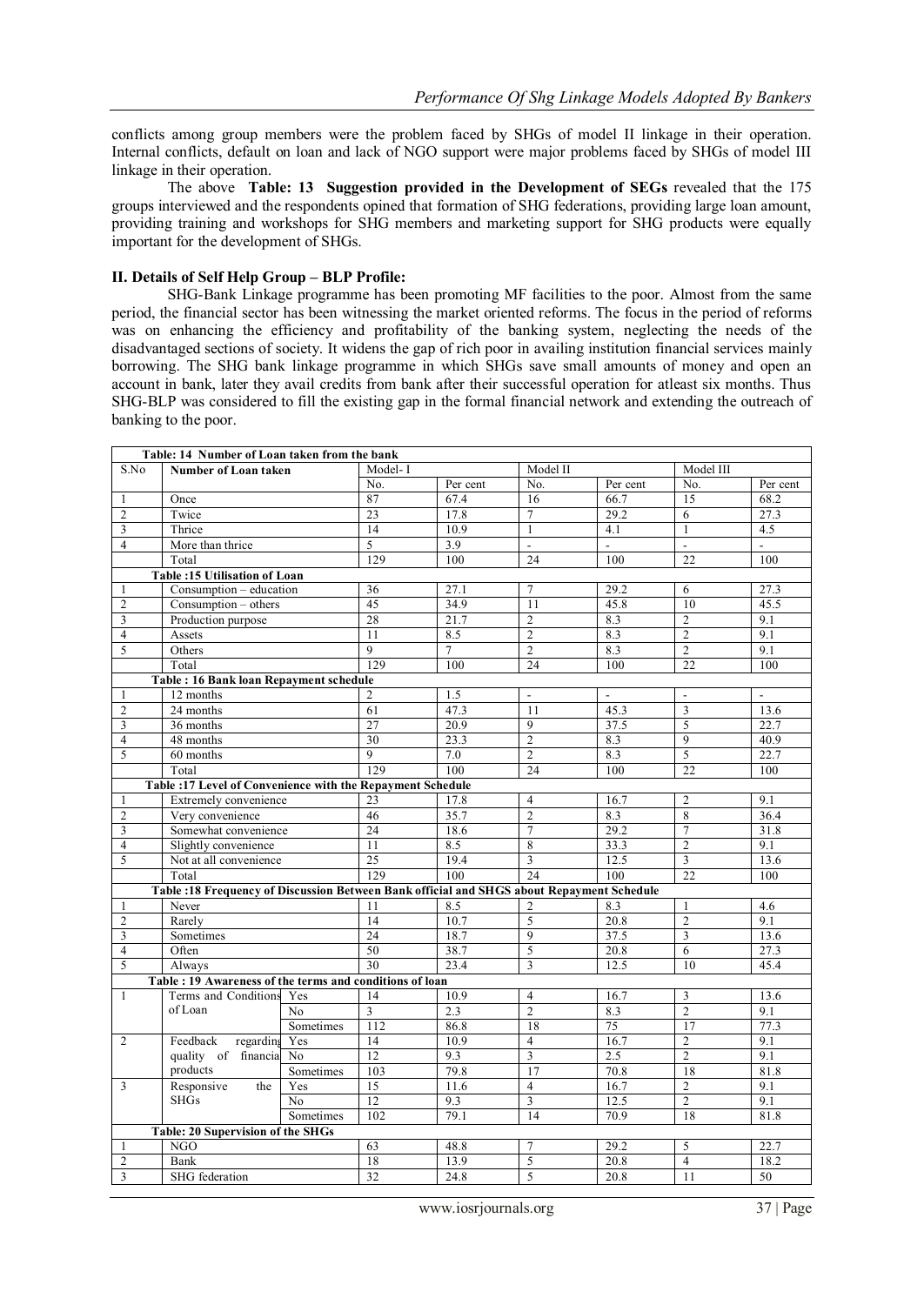| $\sim$<br>Institution<br>Financial |     | -4.U                     |             | т. -   | -           | -   |
|------------------------------------|-----|--------------------------|-------------|--------|-------------|-----|
| Government                         |     | $\sim$ $\sim$<br>$\cdot$ |             | ن که ۱ |             | .   |
| No need of supervision             |     | 0.8                      |             | ن که ۱ |             |     |
| Total                              | 129 | 100                      | $\sim$<br>∽ | 100    | $\sim$<br>∸ | 100 |

Source: primary data

Above the **Table :15 Utilisation of Loan** more than 25 percent of the SHGs from three models of linkages have utilized the loan for the educational purpose. Nearly 45 per cent of model II and model III SHGs and 35 percent of the model I SHGs have utilized the loan of various consumption purposes like marriage, festivals, repayment of loan ect.

Among the **Table: 16 SHGs were convenient with the repayment schedules** offered by the banks only 19.4 per cent of SHGs of the model I linkage, 12.5 per cent of SHGs of model II linkage and 13.6 per cent of the SHGs of model III linkage expressed that they were not at all convenient with the repayment schedules.

From the **table: 17 Frequency of Discussions Between bank official and SHGS about repayment schedule,** the majority (38.7 per cent) of the model I SHG member stated that the bank officials often discuss with them about the repayment schedule where as model II SHG members (37.5 per cent) stated that the bank officials sometimes discussed while the 45.4 percent of model III SHGs revealed that the bank officials always discuss with them about the repayment schedule.

The above **Table: 18 Awareness of the terms and conditions of the loan**, regarding the bank officials explaining the terms and conditions of a loan, looking for feedback about the quality of their products or services and their response to SHG member's suggestion, more than 75 per cent of the SHGs have responded that sometimes the bank officials interacted with them regarding the above.

Regarding the **Supervision of SHGs**, 48.8 per cent of the model I SHGs, 29.2 per cent of model II SHGs and 22.7 per cent of model III SHGs opined that NGOs have to take the responsibility of supervising the SHGs for their better performance. Majority (50 per cent) of the SHGs from the model III linkage have expressed that SHG federations need to be formed and these federations have to take up the supervision of SHGs to ensure their quality.

#### **III. Performance of SHGs of Three models of Linkage:**

In this chapter an attempt is made to analyze the functional and management aspects of the selected SHGs. As the SHGs aim not just providing Micro credit to SHGS members but focusing on the overall development of poor people. This analysis involves their steps. (1) Functioning of the SHGs, (2) Assigning weights to the indicators and (3) Calculation of composite weight for each SHG.

|                                        | Table: 21 Performance Index for Model-I: SHGs    |                   |               |            |                  |            |
|----------------------------------------|--------------------------------------------------|-------------------|---------------|------------|------------------|------------|
| Performance                            | No. of SHGs                                      | Performance Index |               |            | of<br>Percentage | F value    |
| Index                                  |                                                  | Minimum Score     | Maximum Score | Mean Score | <b>SHGs</b>      |            |
| Poor                                   | 34                                               | 15                | 18            | 17.42      | 25.8             | 230.36     |
| Medium                                 | 57                                               | 19                | 20            | 19.83      | 44.5             |            |
| Good                                   | 38                                               | 21                | 26            | 22.00      | 29.7             |            |
| Total                                  | 129                                              | 15                | 26            | 19.59      | 100              |            |
|                                        | Table: 22 Performance Index for Model-II :SHGs   |                   |               |            |                  |            |
| Poor                                   | 9                                                | 16                | 19            | 17.67      | 37.5             | $31.5***$  |
| Medium                                 | 9                                                | 20                | 20            | 20.00      | 37.5             |            |
| Good                                   | 6                                                | 21                | 25            | 22.17      | 25.0             |            |
| Total                                  | 24                                               | 16                | 25            | 19.67      | 100              |            |
|                                        | Table: 23 Performance Index for Model-III : SHGs |                   |               |            |                  |            |
| Poor                                   | 8                                                | 13                | 18            | 16.57      | 36.36            | $50.61$ ** |
| Medium                                 | 9                                                | 19                | 21            | 20.20      | 40.91            |            |
| Good                                   | 5                                                | 22                | 25            | 23.17      | 22.73            |            |
| Total                                  | 22                                               | 13                | 25            | 19.87      | 100              |            |
| **. Significant at one per cent level. |                                                  |                   |               |            |                  |            |

Source: primary data

The analysis revealed that 29.7 per cent of model I SHGs were performing food, whereas 25 per cent of Model II SHGs and 22.73 per cent of Model III SHGs were performing good. Only 25.8 per cent of model I SHGs were performing poor whereas 37.5 per cent of model II SHGs and 36.36 per cent of model III SHGS were performing poor. Since the 'F' value is significant the null hypothesis of no difference in the mean score on the performance index among the groups is rejected.

#### **VII. Conclusion:**

This study shows evidence that the SHG members are learning financial discipline through their SHG activities and they are also aware of the importance and advantages of using formal financial services. The results of the analysis suggest that SHGs have been performing better not only as providers of financial services in terms of augmenting savings, lending and ensuring loan recovery, but also in terms of awareness creation and